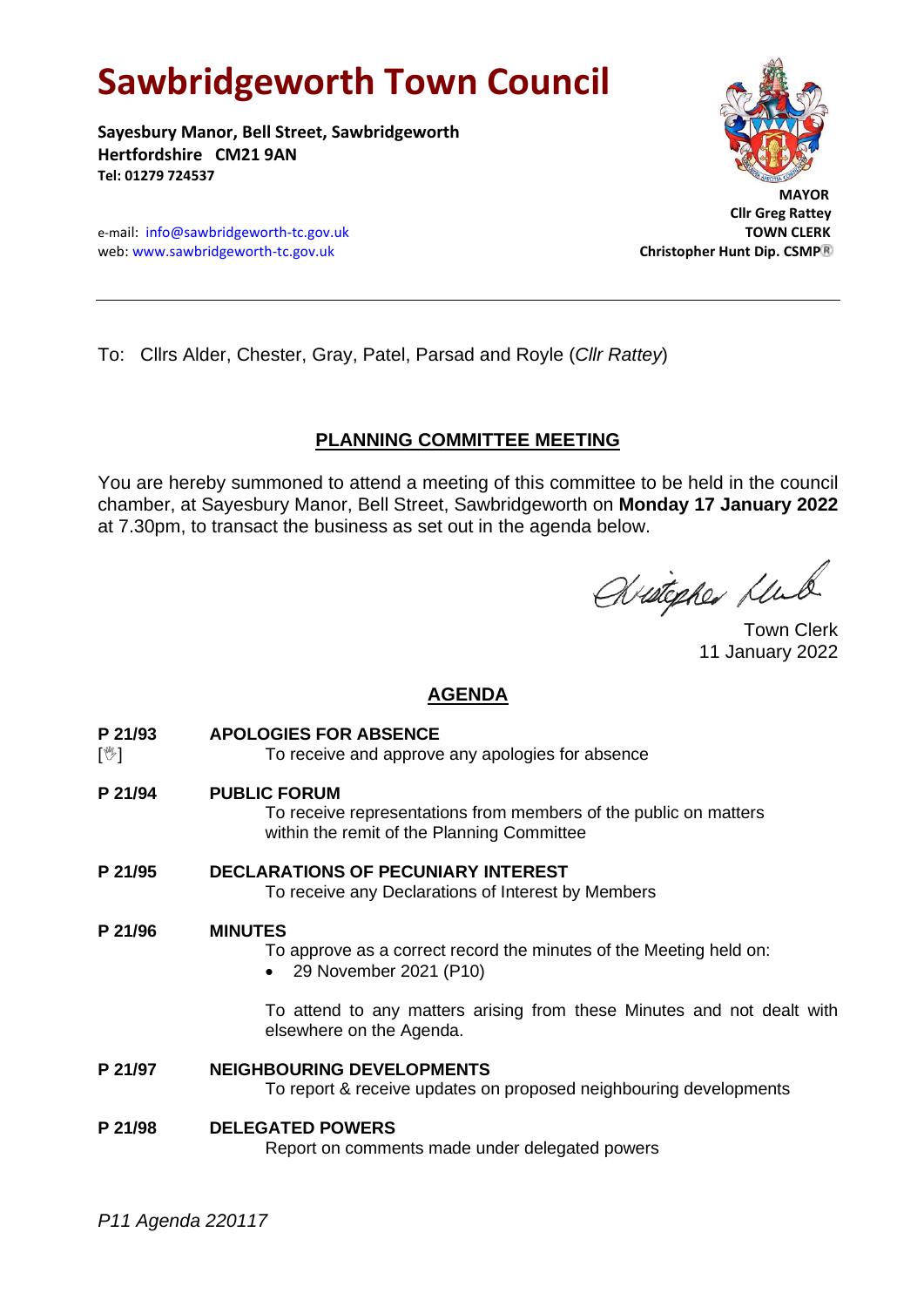### **3/21/2658/HH 50 & 52 Bullfields, CM21 9DF**

[Demolition of outbuildings and erection of an integrated single storey rear extension](https://publicaccess.eastherts.gov.uk/online-applications/applicationDetails.do?activeTab=documents&keyVal=R1DAEJGLHN300)  **STC Comment:** No objection

**\_\_\_\_\_\_\_\_\_\_\_\_\_\_\_\_\_\_\_\_\_\_\_\_\_\_\_\_\_\_\_\_\_\_\_\_\_\_\_\_\_\_\_\_\_\_\_\_\_\_\_\_\_\_\_\_\_\_\_\_\_\_\_\_\_\_\_\_\_\_\_\_**

**\_\_\_\_\_\_\_\_\_\_\_\_\_\_\_\_\_\_\_\_\_\_\_\_\_\_\_\_\_\_\_\_\_\_\_\_\_\_\_\_\_\_\_\_\_\_\_\_\_\_\_\_\_\_\_\_\_\_\_\_\_\_\_\_\_\_\_\_\_\_\_\_**

### **3/21/2786/FUL 6 Springhall Road, CM21 9ET**

[Erection of two four bedroom detached dwellings with new vehicular access way](https://publicaccess.eastherts.gov.uk/online-applications/applicationDetails.do?activeTab=documents&keyVal=R23AAFGLHW700) *STC Comment:* No objection as long as East Herts highways are content with access arrangements

**\_\_\_\_\_\_\_\_\_\_\_\_\_\_\_\_\_\_\_\_\_\_\_\_\_\_\_\_\_\_\_\_\_\_\_\_\_\_\_\_\_\_\_\_\_\_\_\_\_\_\_\_\_\_\_\_\_\_\_\_\_\_\_\_\_\_\_\_\_\_\_\_**

### **3/21/2832/OUT Cermencita Cattery & Kennels, Highbank, Spellbrook Lane West**

[Outline planning for the demolition of four buildings and erection of four dwellings with](https://publicaccess.eastherts.gov.uk/online-applications/applicationDetails.do?keyVal=R2CMYAGL00X00&activeTab=summary)  [associated access way and parking, all](https://publicaccess.eastherts.gov.uk/online-applications/applicationDetails.do?keyVal=R2CMYAGL00X00&activeTab=summary) matters reserved **STC Comment:** No objection

### **3/21/2847/HH The Lodge, Hyde Hall, Hallingbury Road**

[Construction of two storey side extension. New gable on first floor rear elevation with new](https://publicaccess.eastherts.gov.uk/online-applications/applicationDetails.do?activeTab=documents&keyVal=R2G900GLI0M00)  [first floor rear and side window openings. Alterations to fenestration. Demolition of](https://publicaccess.eastherts.gov.uk/online-applications/applicationDetails.do?activeTab=documents&keyVal=R2G900GLI0M00)  [outhouses and construction of replacement outbuilding consisting of garage, store and](https://publicaccess.eastherts.gov.uk/online-applications/applicationDetails.do?activeTab=documents&keyVal=R2G900GLI0M00)  [home office](https://publicaccess.eastherts.gov.uk/online-applications/applicationDetails.do?activeTab=documents&keyVal=R2G900GLI0M00)

**\_\_\_\_\_\_\_\_\_\_\_\_\_\_\_\_\_\_\_\_\_\_\_\_\_\_\_\_\_\_\_\_\_\_\_\_\_\_\_\_\_\_\_\_\_\_\_\_\_\_\_\_\_\_\_\_\_\_\_\_\_\_\_\_\_\_\_\_\_\_\_\_**

**\_\_\_\_\_\_\_\_\_\_\_\_\_\_\_\_\_\_\_\_\_\_\_\_\_\_\_\_\_\_\_\_\_\_\_\_\_\_\_\_\_\_\_\_\_\_\_\_\_\_\_\_\_\_\_\_\_\_\_\_\_\_\_\_\_\_\_\_\_\_\_\_**

**STC Comment:** No objection

### **3/21/2903/COMPN 35 Bell Street, CM21 9AR**

[Change of use from Class E to Class C3 for one 1-bed](https://publicaccess.eastherts.gov.uk/online-applications/applicationDetails.do?keyVal=R2RES3GL00X00&activeTab=summary) apartment with partial retention of [existing ground floor commercial space](https://publicaccess.eastherts.gov.uk/online-applications/applicationDetails.do?keyVal=R2RES3GL00X00&activeTab=summary)

**\_\_\_\_\_\_\_\_\_\_\_\_\_\_\_\_\_\_\_\_\_\_\_\_\_\_\_\_\_\_\_\_\_\_\_\_\_\_\_\_\_\_\_\_\_\_\_\_\_\_\_\_\_\_\_\_\_\_\_\_\_\_\_\_\_\_\_\_\_\_\_\_**

**STC Comment:** Regret the loss of Class E at first floor, we welcome the retention at ground floor

### **3/21/2950/HH Dower House, 17A Knight Street, CM21 9AT**

Demolition of existing roof. Raising roof and chimney height through loft conversion and [extension, incorporating four roof lights. Insertion of](https://publicaccess.eastherts.gov.uk/online-applications/applicationDetails.do?activeTab=documents&keyVal=R34BN8GLI8C00) three dormers to front elevation and [two dormers to rear elevation. Insertion of window to first floor rear elevation. Front single](https://publicaccess.eastherts.gov.uk/online-applications/applicationDetails.do?activeTab=documents&keyVal=R34BN8GLI8C00)  [storey car lodge and outbuilding. Alterations to fenestration](https://publicaccess.eastherts.gov.uk/online-applications/applicationDetails.do?activeTab=documents&keyVal=R34BN8GLI8C00)

**STC Comment:** No objection as long as neighbour concerns are assessed in terms of daylight/privacy impact

**\_\_\_\_\_\_\_\_\_\_\_\_\_\_\_\_\_\_\_\_\_\_\_\_\_\_\_\_\_\_\_\_\_\_\_\_\_\_\_\_\_\_\_\_\_\_\_\_\_\_\_\_\_\_\_\_\_\_\_\_\_\_\_\_\_\_\_\_\_\_\_\_**

**\_\_\_\_\_\_\_\_\_\_\_\_\_\_\_\_\_\_\_\_\_\_\_\_\_\_\_\_\_\_\_\_\_\_\_\_\_\_\_\_\_\_\_\_\_\_\_\_\_\_\_\_\_\_\_\_\_\_\_\_\_\_\_\_\_\_\_\_\_\_\_\_**

### **3/21/2993/HH 2 Northfield Road, CM21 9DR**

[Two storey side extension](https://publicaccess.eastherts.gov.uk/online-applications/applicationDetails.do?activeTab=documents&keyVal=R3FFO3GLIBU00)

**STC Comment:** No objection

### **3/21/3024/HH 24 Pishiobury Drive, CM21 0AE**

[Single storey rear extension. New rear patio and external steps. New front porch with](https://publicaccess.eastherts.gov.uk/online-applications/applicationDetails.do?activeTab=documents&keyVal=R3OOYCGLIEC00)  [relocated front door. Alterations to ground floor fenestration. Change the exterior walls](https://publicaccess.eastherts.gov.uk/online-applications/applicationDetails.do?activeTab=documents&keyVal=R3OOYCGLIEC00)  [and roof of the rear conservatory](https://publicaccess.eastherts.gov.uk/online-applications/applicationDetails.do?activeTab=documents&keyVal=R3OOYCGLIEC00) **STC Comment:** No objection

**\_\_\_\_\_\_\_\_\_\_\_\_\_\_\_\_\_\_\_\_\_\_\_\_\_\_\_\_\_\_\_\_\_\_\_\_\_\_\_\_\_\_\_\_\_\_\_\_\_\_\_\_\_\_\_\_\_\_\_\_\_\_\_\_\_\_\_\_\_\_\_\_**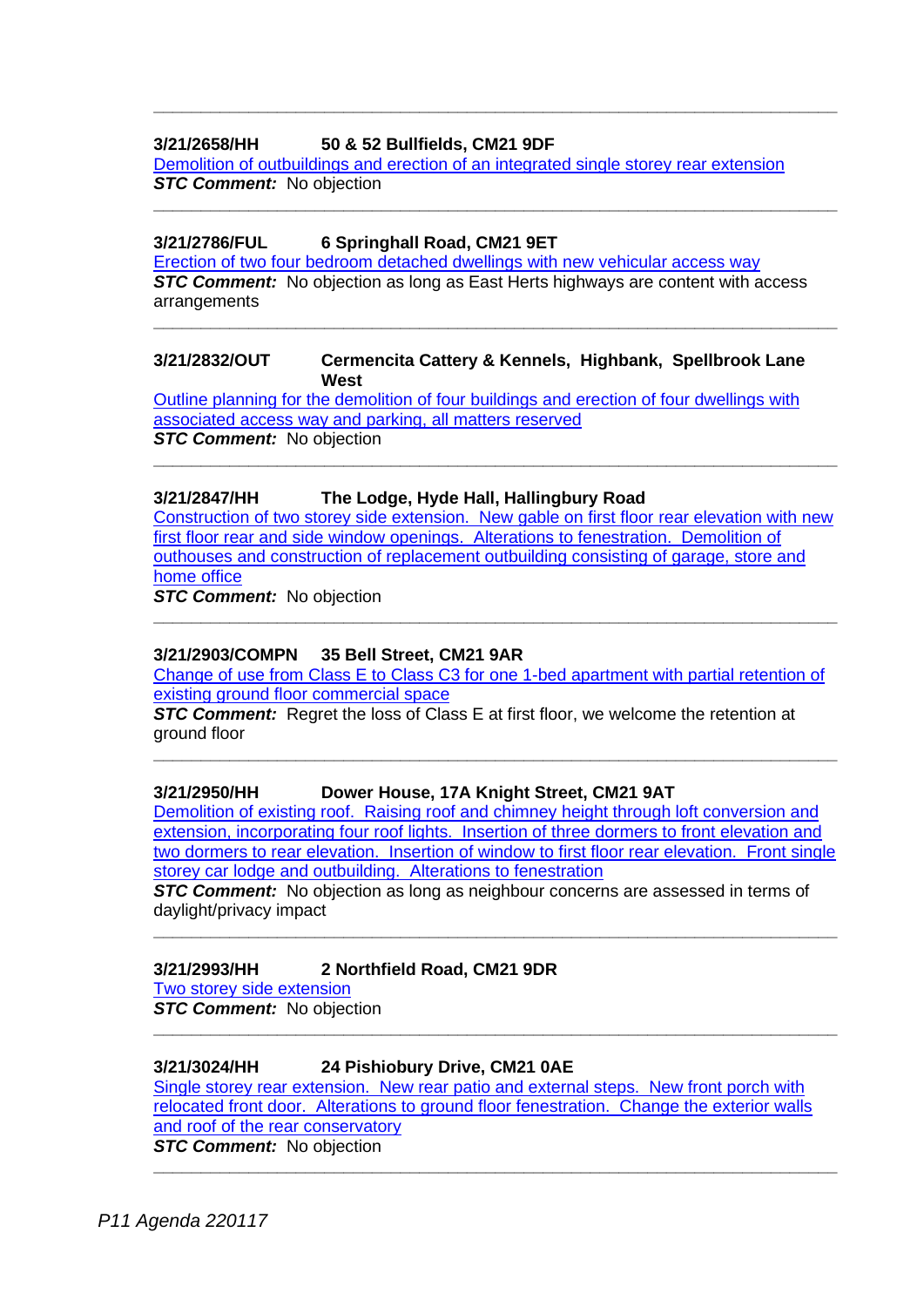### **3/21/3028/HH Hill View, London Road, Spellbrook**

Single storey side extension [and raising roof height](https://publicaccess.eastherts.gov.uk/online-applications/applicationDetails.do?activeTab=documents&keyVal=R3P0J8GLIEN00) *STC Comment:* No objection

### **3/21/3071/HH 42 Pishiobury Drive, CM21 0AE**

Two storey [front extension and rear ground floor infill extension. Insertion of first floor](https://publicaccess.eastherts.gov.uk/online-applications/applicationDetails.do?activeTab=documents&keyVal=R3UV8XGLIHJ00)  [window to side elevation. Alterations to fenestration and external alterations](https://publicaccess.eastherts.gov.uk/online-applications/applicationDetails.do?activeTab=documents&keyVal=R3UV8XGLIHJ00) *STC Comment:* No objection

**\_\_\_\_\_\_\_\_\_\_\_\_\_\_\_\_\_\_\_\_\_\_\_\_\_\_\_\_\_\_\_\_\_\_\_\_\_\_\_\_\_\_\_\_\_\_\_\_\_\_\_\_\_\_\_\_\_\_\_\_\_\_\_\_\_\_\_\_\_\_\_\_**

**\_\_\_\_\_\_\_\_\_\_\_\_\_\_\_\_\_\_\_\_\_\_\_\_\_\_\_\_\_\_\_\_\_\_\_\_\_\_\_\_\_\_\_\_\_\_\_\_\_\_\_\_\_\_\_\_\_\_\_\_\_\_\_\_\_\_\_\_\_\_\_\_**

**\_\_\_\_\_\_\_\_\_\_\_\_\_\_\_\_\_\_\_\_\_\_\_\_\_\_\_\_\_\_\_\_\_\_\_\_\_\_\_\_\_\_\_\_\_\_\_\_\_\_\_\_\_\_\_\_\_\_\_\_\_\_\_\_\_\_\_\_\_\_\_\_**

### **3/21/3113/HH 30 Newton Drive, CM21 9HE**

[Demolition of lean-to, garage and porch. Erection of two storey side and rear extension](https://publicaccess.eastherts.gov.uk/online-applications/applicationDetails.do?activeTab=documents&keyVal=R45Z7GGLIKR00)  incorporating a first floor rear Juliet balcony, single storey front and rear extensions, [replacement windows and alteration to external materials](https://publicaccess.eastherts.gov.uk/online-applications/applicationDetails.do?activeTab=documents&keyVal=R45Z7GGLIKR00) *STC Comment:* No material objection, however neighbour privacy and amenity will to be

considered **\_\_\_\_\_\_\_\_\_\_\_\_\_\_\_\_\_\_\_\_\_\_\_\_\_\_\_\_\_\_\_\_\_\_\_\_\_\_\_\_\_\_\_\_\_\_\_\_\_\_\_\_\_\_\_\_\_\_\_\_\_\_\_\_\_\_\_\_\_\_\_\_**

**\_\_\_\_\_\_\_\_\_\_\_\_\_\_\_\_\_\_\_\_\_\_\_\_\_\_\_\_\_\_\_\_\_\_\_\_\_\_\_\_\_\_\_\_\_\_\_\_\_\_\_\_\_\_\_\_\_\_\_\_\_\_\_\_\_\_\_\_\_\_\_\_**

**\_\_\_\_\_\_\_\_\_\_\_\_\_\_\_\_\_\_\_\_\_\_\_\_\_\_\_\_\_\_\_\_\_\_\_\_\_\_\_\_\_\_\_\_\_\_\_\_\_\_\_\_\_\_\_\_\_\_\_\_\_\_\_\_\_\_\_\_\_\_\_\_**

### **P 21/99 PLANNING APPLICATIONS RECEIVED FROM EHDC**

To consider Planning Applications received from EHDC since the last meeting of the Planning Committee.

### **3/21/2975/FUL The Knightons, 6 Spellbrook Lane East, Spellbrook**

[Sitting of portacabin for the use of beauty treatments](https://publicaccess.eastherts.gov.uk/online-applications/applicationDetails.do?activeTab=documents&keyVal=R3CCJTGLIAH00)

### **3/21/3127/HH Highbank, London Road, Spellbrook**

[Demolition of single storey side extension. Construction of single storey rear extension.](https://publicaccess.eastherts.gov.uk/online-applications/applicationDetails.do?activeTab=documents&keyVal=R47IQEGLILN00)  [New roof at a raised height with new chimney, loft conversion with 3 rear dormer windows,](https://publicaccess.eastherts.gov.uk/online-applications/applicationDetails.do?activeTab=documents&keyVal=R47IQEGLILN00)  1 [front dormer window and 2 front rooflight windows](https://publicaccess.eastherts.gov.uk/online-applications/applicationDetails.do?activeTab=documents&keyVal=R47IQEGLILN00)

**\_\_\_\_\_\_\_\_\_\_\_\_\_\_\_\_\_\_\_\_\_\_\_\_\_\_\_\_\_\_\_\_\_\_\_\_\_\_\_\_\_\_\_\_\_\_\_\_\_\_\_\_\_\_\_\_\_\_\_\_\_\_\_\_\_\_\_\_\_\_\_\_**

### **3/21/3134/HH Rowney Bois, High Wych Road, CM21 0HH**

First floor front and rear extension to form crown roof with new dormers to the front, rear [and both sides. Single storey front and rear infill extension. Alterations to ground floor](https://publicaccess.eastherts.gov.uk/online-applications/applicationDetails.do?activeTab=documents&keyVal=R49DEDGLIMC00)  [fenestration. Demolish part of the stable building](https://publicaccess.eastherts.gov.uk/online-applications/applicationDetails.do?activeTab=documents&keyVal=R49DEDGLIMC00)

**\_\_\_\_\_\_\_\_\_\_\_\_\_\_\_\_\_\_\_\_\_\_\_\_\_\_\_\_\_\_\_\_\_\_\_\_\_\_\_\_\_\_\_\_\_\_\_\_\_\_\_\_\_\_\_\_\_\_\_\_\_\_\_\_\_\_\_\_\_\_\_\_**

### **3/21/3140/HH 34 The Orchards, CM21 9BB**

[Demolition of garage. Erection of two storey side extension and single storey rear](https://publicaccess.eastherts.gov.uk/online-applications/applicationDetails.do?activeTab=documents&keyVal=R49OKCGLIMP00)  [extension. New dormer windows to front and replacement windows](https://publicaccess.eastherts.gov.uk/online-applications/applicationDetails.do?activeTab=documents&keyVal=R49OKCGLIMP00) **\_\_\_\_\_\_\_\_\_\_\_\_\_\_\_\_\_\_\_\_\_\_\_\_\_\_\_\_\_\_\_\_\_\_\_\_\_\_\_\_\_\_\_\_\_\_\_\_\_\_\_\_\_\_\_\_\_\_\_\_\_\_\_\_\_\_\_\_\_\_\_\_**

### **3/21/3160/HH 26 West Road, CM21 0BL**

[Single storey rear extension and alterations to roof to](https://publicaccess.eastherts.gov.uk/online-applications/applicationDetails.do?activeTab=documents&keyVal=R4GH1OGLIOA00) create new gable with loft [conversion](https://publicaccess.eastherts.gov.uk/online-applications/applicationDetails.do?activeTab=documents&keyVal=R4GH1OGLIOA00) **\_\_\_\_\_\_\_\_\_\_\_\_\_\_\_\_\_\_\_\_\_\_\_\_\_\_\_\_\_\_\_\_\_\_\_\_\_\_\_\_\_\_\_\_\_\_\_\_\_\_\_\_\_\_\_\_\_\_\_\_\_\_\_\_\_\_\_\_\_\_\_\_**

### **P 21/100 LATE PLANNING APPLICATIONS**

To deal with Planning Applications received from EHDC following the Publication of this Agenda and received before 14 January 2022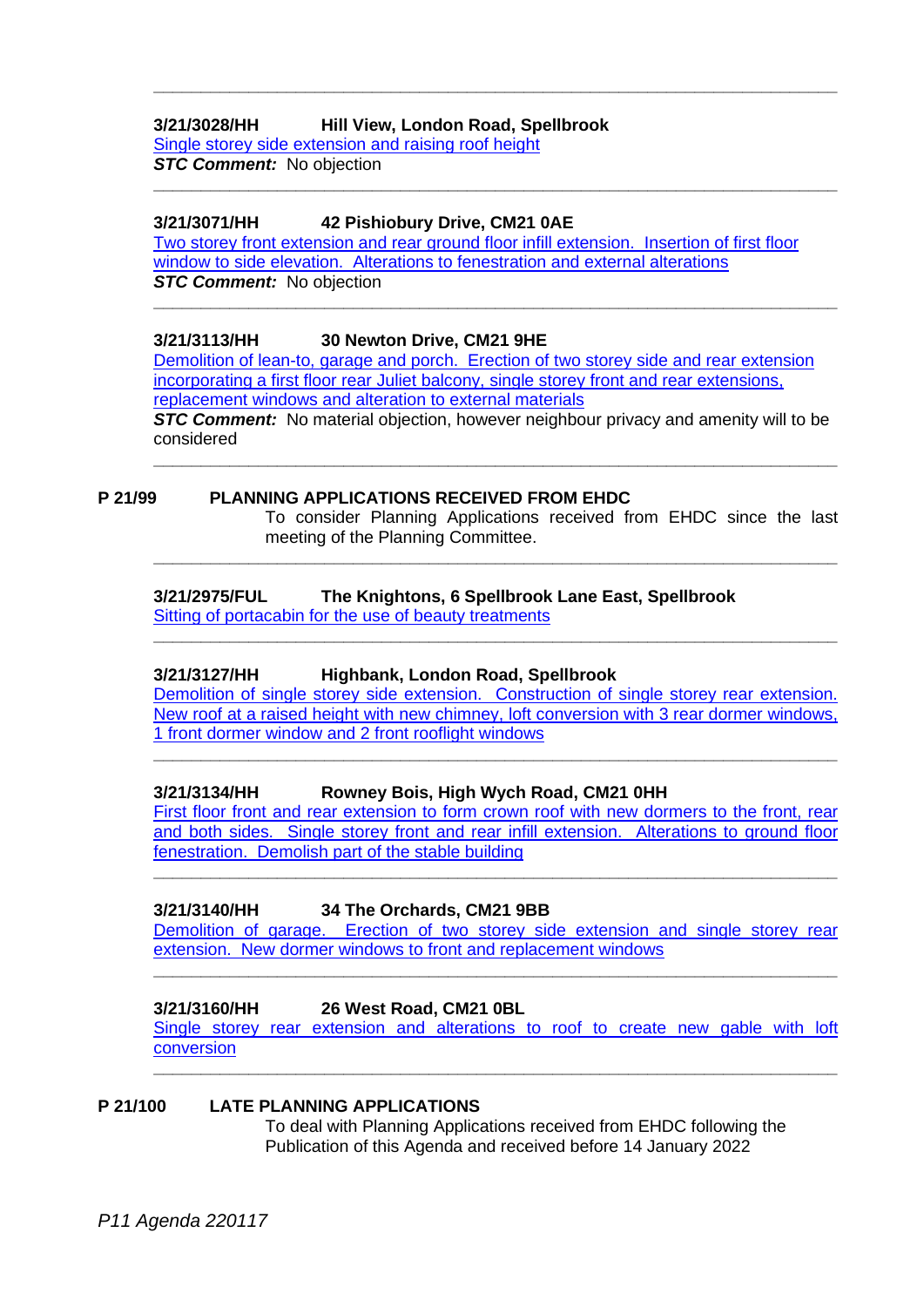### **P 21/101 PLANNING DECISIONS MADE BY EHDC**

To receive Planning Decisions from EHDC.

### **3/21/0893/FUL 7 Pishiobury Drive, CM21 0AD**

Demolition of existing house. Construction of one 2 storey detached house with basement, 2 rear dormer windows and 2 balconies to rear first floor, together with the erection of a detached garage

**\_\_\_\_\_\_\_\_\_\_\_\_\_\_\_\_\_\_\_\_\_\_\_\_\_\_\_\_\_\_\_\_\_\_\_\_\_\_\_\_\_\_\_\_\_\_\_\_\_\_\_\_\_\_\_\_\_\_\_\_\_\_\_\_\_\_\_\_\_\_\_\_**

**STC Comment:** Objection. Overdevelopment of site & loss of openness. Objections from neighbours noted

**\_\_\_\_\_\_\_\_\_\_\_\_\_\_\_\_\_\_\_\_\_\_\_\_\_\_\_\_\_\_\_\_\_\_\_\_\_\_\_\_\_\_\_\_\_\_\_\_\_\_\_\_\_\_\_\_\_\_\_\_\_\_\_\_\_\_\_\_\_\_\_\_**

*EHDC Decision:* Granted

**3/21/1097/HH & 3/21/1098/LBC Falconers, 15 High Wych Road, CM21 0AY** 

Single storey front extension *STC Comment:* No objection *EHDC Decision:* Granted

### **3/21/1157/FUL 15 Bullfields, CM21 9DE**

Demolition of garage and erection of one 2 bedroom attached dwelling with associated car parking and landscaping *STC Comment:* Objection – overdevelopment of site *EHDC Decision:* Granted

**\_\_\_\_\_\_\_\_\_\_\_\_\_\_\_\_\_\_\_\_\_\_\_\_\_\_\_\_\_\_\_\_\_\_\_\_\_\_\_\_\_\_\_\_\_\_\_\_\_\_\_\_\_\_\_\_\_\_\_\_\_\_\_\_\_\_\_\_\_\_\_\_**

**\_\_\_\_\_\_\_\_\_\_\_\_\_\_\_\_\_\_\_\_\_\_\_\_\_\_\_\_\_\_\_\_\_\_\_\_\_\_\_\_\_\_\_\_\_\_\_\_\_\_\_\_\_\_\_\_\_\_\_\_\_\_\_\_\_\_\_\_\_\_\_\_**

**\_\_\_\_\_\_\_\_\_\_\_\_\_\_\_\_\_\_\_\_\_\_\_\_\_\_\_\_\_\_\_\_\_\_\_\_\_\_\_\_\_\_\_\_\_\_\_\_\_\_\_\_\_\_\_\_\_\_\_\_\_\_\_\_\_\_\_\_\_\_\_\_**

### **3/21/1323/FUL 38 Bell Street, CM21 9AN**

Regularisation for erection of canopy and erection of 3 lights *STC Comment:* No objection *EHDC Decision:* Granted

### **3/21/1567/HH 33 The Forebury, CM21 9BD**

Installation of electric gates **STC Comment:** No objection *EHDC Decision:* Granted

### **3/21/1620/HH 2 Springhall Road, CM21 9ET**

Erection of cladding to first floor front elevation *STC Comment:* No objection *EHDC Decision:* Granted

### **3/21/1688/HH 28 Hampton Gardens, CM21 0AN**

Erection of a workshop/shed and a summerhouse with storage to rear garden *STC Comment:* Objection. Inappropriate development - height, bulk, mass & position of the proposed buildings would have detrimental impact on neighbours amenities. Neighbours concerns supported. *EHDC Decision:* Granted

**\_\_\_\_\_\_\_\_\_\_\_\_\_\_\_\_\_\_\_\_\_\_\_\_\_\_\_\_\_\_\_\_\_\_\_\_\_\_\_\_\_\_\_\_\_\_\_\_\_\_\_\_\_\_\_\_\_\_\_\_\_\_\_\_\_\_\_\_\_\_\_**

**\_\_\_\_\_\_\_\_\_\_\_\_\_\_\_\_\_\_\_\_\_\_\_\_\_\_\_\_\_\_\_\_\_\_\_\_\_\_\_\_\_\_\_\_\_\_\_\_\_\_\_\_\_\_\_\_\_\_\_\_\_\_\_\_\_\_\_\_\_\_\_\_**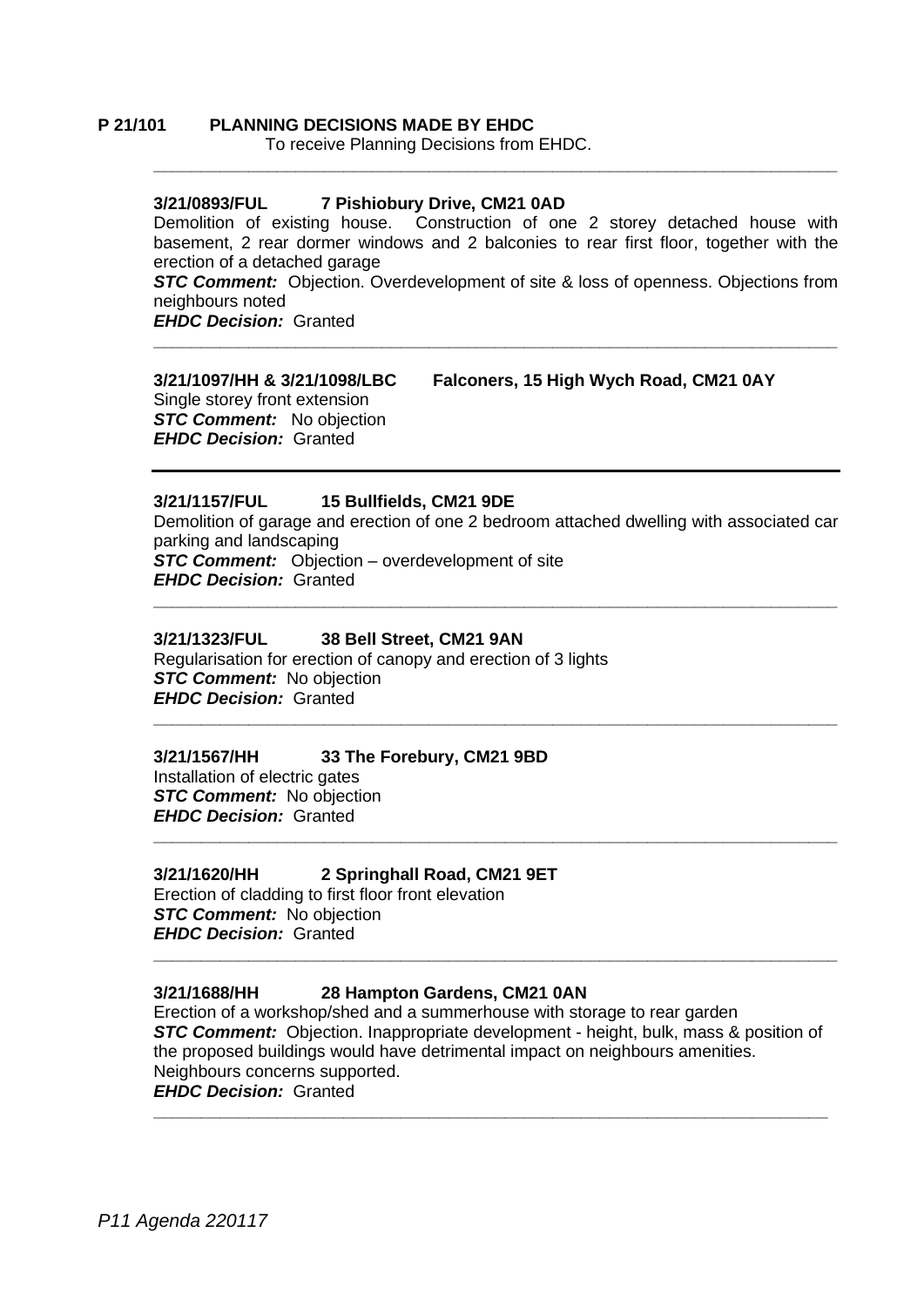### **3/21/1782/HH 4 Rowney Wood, CM21 0HR**

Demolition of garage. Part single, part two storey side extension incorporating Juliet balcony to the rear. Single storey rear extension with roof lanterns and alterations to fenestration

**\_\_\_\_\_\_\_\_\_\_\_\_\_\_\_\_\_\_\_\_\_\_\_\_\_\_\_\_\_\_\_\_\_\_\_\_\_\_\_\_\_\_\_\_\_\_\_\_\_\_\_\_\_\_\_\_\_\_\_\_\_\_\_\_\_\_\_\_\_\_\_\_**

**STC Comment:** As previously submitted - No objection - Neighbours concerns re loss of light noted. Urge that daylight/sunlight assessment be carried out *EHDC Decision:* Granted

**\_\_\_\_\_\_\_\_\_\_\_\_\_\_\_\_\_\_\_\_\_\_\_\_\_\_\_\_\_\_\_\_\_\_\_\_\_\_\_\_\_\_\_\_\_\_\_\_\_\_\_\_\_\_\_\_\_\_\_\_\_\_\_\_\_\_\_\_\_\_\_\_**

### **3/21/1861/FUL The Chestnuts, Redricks Lane, CM21 0RL**

Creation of new dwelling through separation of the existing Residential Annex called Rose Cottage from the dwelling through sub division of the plot **STC Comment:** No objection *EHDC Decision:* Granted

**\_\_\_\_\_\_\_\_\_\_\_\_\_\_\_\_\_\_\_\_\_\_\_\_\_\_\_\_\_\_\_\_\_\_\_\_\_\_\_\_\_\_\_\_\_\_\_\_\_\_\_\_\_\_\_\_\_\_\_\_\_\_\_\_\_\_\_\_\_\_\_\_**

### **3/21/2147/HH 84 High Wych Road, CM21 0HQ**

Removal of conservatory, rear projection, side projection and integrated carport. Construction of single storey rear extension, detached timber-framed carport, alteration and extension to rear first floor external wall with new flat roof and sash window **STC Comment:** No objection

**\_\_\_\_\_\_\_\_\_\_\_\_\_\_\_\_\_\_\_\_\_\_\_\_\_\_\_\_\_\_\_\_\_\_\_\_\_\_\_\_\_\_\_\_\_\_\_\_\_\_\_\_\_\_\_\_\_\_\_\_\_\_\_\_\_\_\_\_\_\_\_\_**

**\_\_\_\_\_\_\_\_\_\_\_\_\_\_\_\_\_\_\_\_\_\_\_\_\_\_\_\_\_\_\_\_\_\_\_\_\_\_\_\_\_\_\_\_\_\_\_\_\_\_\_\_\_\_\_\_\_\_\_\_\_\_\_\_\_\_\_\_\_\_\_\_**

*EHDC Decision:* Granted

### **3/21/2162/HH 7 School Lane, CM21 9FA**

Roof space conversion with rear dormer window and 3 front roof windows *STC Comment:* No objection *EHDC Decision:* Granted

### **3/21/2210/HH 11 Roseacres, CM21 0BU**

Single storey rear extension and cedral weatherboard cladding fitted to front elevation *STC Comment:* No objection *EHDC Decision:* Granted

### **3/21/2287/HH 26 East Park, CM21 9EX**

Two storey side and two storey rear extension. Single storey front and single storey side extension *STC Comment:* No objection

**\_\_\_\_\_\_\_\_\_\_\_\_\_\_\_\_\_\_\_\_\_\_\_\_\_\_\_\_\_\_\_\_\_\_\_\_\_\_\_\_\_\_\_\_\_\_\_\_\_\_\_\_\_\_\_\_\_\_\_\_\_\_\_\_\_\_\_\_\_\_\_\_**

**\_\_\_\_\_\_\_\_\_\_\_\_\_\_\_\_\_\_\_\_\_\_\_\_\_\_\_\_\_\_\_\_\_\_\_\_\_\_\_\_\_\_\_\_\_\_\_\_\_\_\_\_\_\_\_\_\_\_\_\_\_\_\_\_\_\_\_\_\_\_\_\_**

*EHDC Decision:* Granted

### **3/21/2407/HH 6 Chalks Avenue, CM21 0BX**

Demolition of existing garage and erection of single storey front extension. Levelling of land to provide new drive and front steps

### *STC Comment:* No objection

*EHDC Decision:* Refused. "The proposed extension by way of its size and design would fail to achieve a high standard of design to respond to the context of the site, or to reflect local distinctiveness. The development would therefore be an unduly prominent addition that would be harmful to the character and appearance of the site and surrounding area contrary to Policies DES4 and HOU11 of the East Herts District Plan 2018".

**\_\_\_\_\_\_\_\_\_\_\_\_\_\_\_\_\_\_\_\_\_\_\_\_\_\_\_\_\_\_\_\_\_\_\_\_\_\_\_\_\_\_\_\_\_\_\_\_\_\_\_\_\_\_\_\_\_\_\_\_\_\_\_\_\_\_\_\_\_\_\_\_**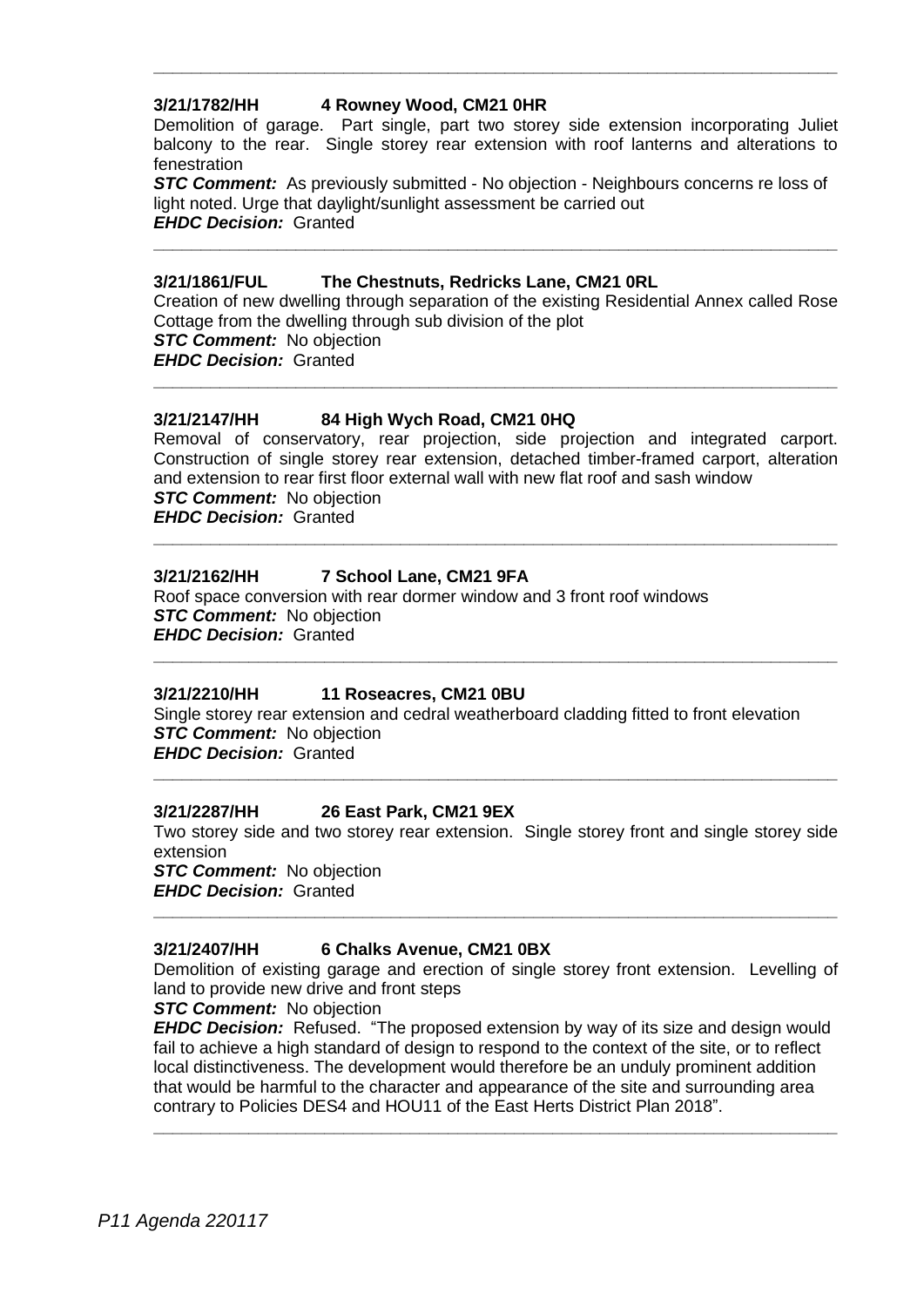### **3/21/2469/HH 26 Brook Lane, CM21 0EL**

Entrance canopy to front elevation. Erection of garage to side elevation. *STC Comment:* No objection *EHDC Decision:* Granted

### **3/21/2506/HH 82 White Post Field, CM21 0BY**

Demolition of conservatory. Erection of a two storey rear extension, first floor side extension, enlargement of existing porch, alterations to fenestration

**\_\_\_\_\_\_\_\_\_\_\_\_\_\_\_\_\_\_\_\_\_\_\_\_\_\_\_\_\_\_\_\_\_\_\_\_\_\_\_\_\_\_\_\_\_\_\_\_\_\_\_\_\_\_\_\_\_\_\_\_\_\_\_\_\_\_\_\_\_\_\_\_**

**\_\_\_\_\_\_\_\_\_\_\_\_\_\_\_\_\_\_\_\_\_\_\_\_\_\_\_\_\_\_\_\_\_\_\_\_\_\_\_\_\_\_\_\_\_\_\_\_\_\_\_\_\_\_\_\_\_\_\_\_\_\_\_\_\_\_\_\_\_\_\_\_**

*STC Comment:* Neighbours concerns/comments noted. Urge that daylight/sunlight assessment be carried out

**\_\_\_\_\_\_\_\_\_\_\_\_\_\_\_\_\_\_\_\_\_\_\_\_\_\_\_\_\_\_\_\_\_\_\_\_\_\_\_\_\_\_\_\_\_\_\_\_\_\_\_\_\_\_\_\_\_\_\_\_\_\_\_\_\_\_\_\_\_\_\_\_**

*EHDC Decision:* Granted

### **3/21/2576/LBC 25 Bell Street, CM21 9AR**

Redecorate the façade of the building

**STC Comment:** LBC - Support this application

*EHDC Decision:* Refused. "The proposed works would result in less than substantial harm to the special interest and significance of the historic fabric and would be detrimental to the character and appearance of the Listed Building. This harm is not outweighed by any public benefits and therefore the proposal would be contrary to Policies HA1 and HA7 of the East Herts District Plan 2018 and the National Planning Policy Framework 2021."

**\_\_\_\_\_\_\_\_\_\_\_\_\_\_\_\_\_\_\_\_\_\_\_\_\_\_\_\_\_\_\_\_\_\_\_\_\_\_\_\_\_\_\_\_\_\_\_\_\_\_\_\_\_\_\_\_\_\_\_\_\_\_\_\_\_\_\_\_\_\_\_\_**

### **3/21/2587/COMPN 37 Bell Street, CM21 9AR**

Change of use from class E to class C3 (Residential) for 2 one bed apartments, with partial retention of existing ground floor commercial space

**STC Comment:** Support first floor change of use to residential. Objection to change of use from office/retail to residential at ground floor level Urge retention of commercial use. *EHDC Decision:* Refused. "The proposed development involves works that would go beyond the provisions of Schedule 2, Part 3, Class MA of Town and Country Planning (General Permitted Development) (England) Order 2015 (as amended). These works would be required to be implemented, in order to provide adequate levels of natural light for the intended occupiers of the proposed residential units."

**\_\_\_\_\_\_\_\_\_\_\_\_\_\_\_\_\_\_\_\_\_\_\_\_\_\_\_\_\_\_\_\_\_\_\_\_\_\_\_\_\_\_\_\_\_\_\_\_\_\_\_\_\_\_\_\_\_\_\_\_\_\_\_\_\_\_\_\_\_\_\_\_**

### **3/21/2589/HH 6 Hampton Gardens, CM21 0AN**

First floor extension above the garage

**STC Comment:** No objection - comments on previous application noted *EHDC Decision:* Refused. "The proposed development, by reason of its size, scale and design, would add considerable bulk and mass to the site that would result in a cramped form of development and would fail to achieve a high standard of design to respond to the context of the site, or to reflect local distinctiveness. The development would therefore be harmful to the character and appearance of the site and the surrounding area. The proposal would thereby be contrary to Policies DES4 and HOU11 of the East Herts District Plan 2018."

**\_\_\_\_\_\_\_\_\_\_\_\_\_\_\_\_\_\_\_\_\_\_\_\_\_\_\_\_\_\_\_\_\_\_\_\_\_\_\_\_\_\_\_\_\_\_\_\_\_\_\_\_\_\_\_\_\_\_\_\_\_\_\_\_\_\_\_\_\_\_\_\_**

**\_\_\_\_\_\_\_\_\_\_\_\_\_\_\_\_\_\_\_\_\_\_\_\_\_\_\_\_\_\_\_\_\_\_\_\_\_\_\_\_\_\_\_\_\_\_\_\_\_\_\_\_\_\_\_\_\_\_\_\_\_\_\_\_\_\_\_\_\_\_\_\_**

### **3/21/2667/HH 15 Hoestock Road, CM21 0DZ** Single storey front extension *STC Comment:* No objection *EHDC Decision:* Granted